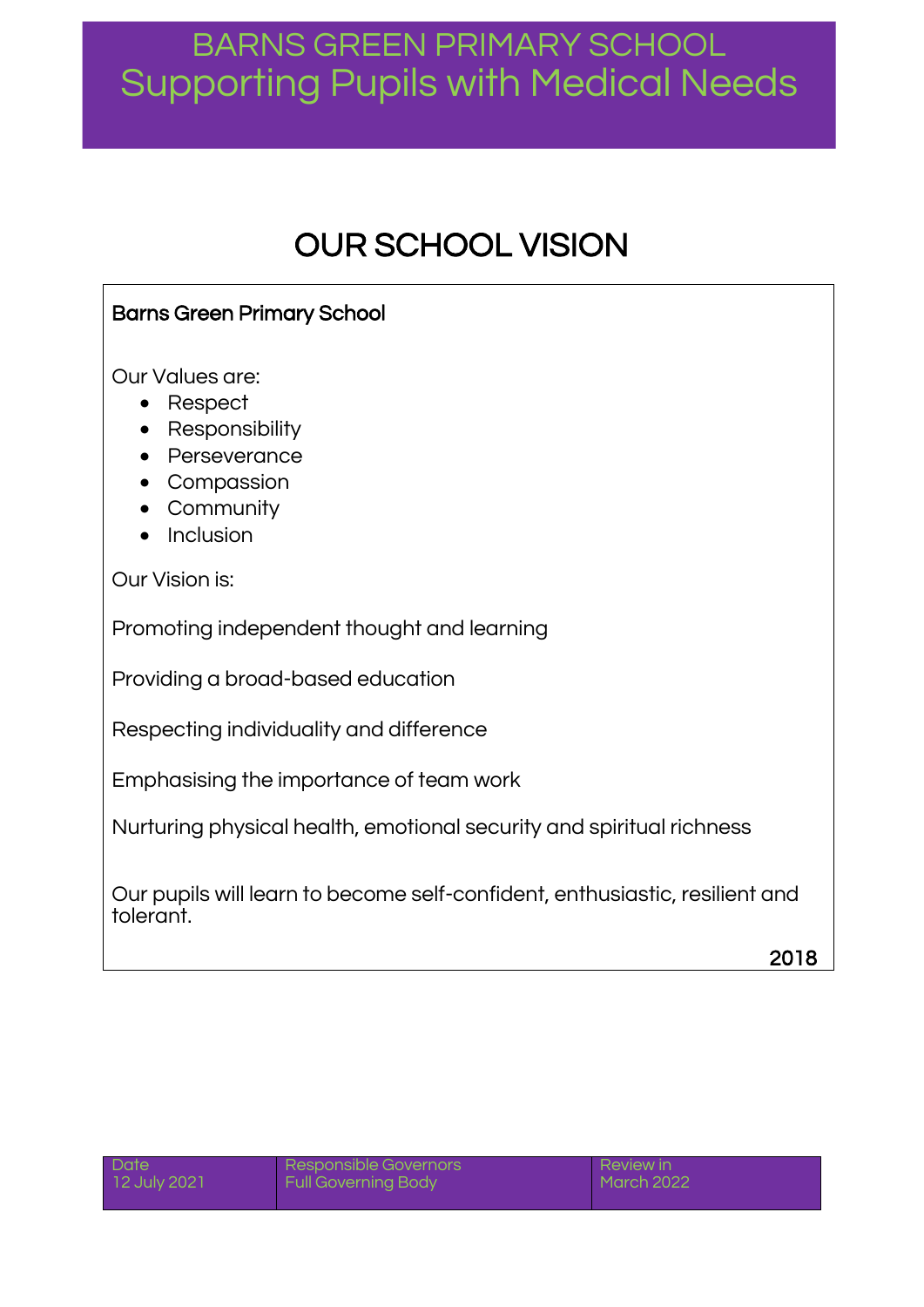### **Statement of Intent**

Section 100 of the Children and Families Act 2014 places a duty on 'governing bodies of maintained schools, proprietors of academies and management committees of PRUs to make arrangements for supporting pupils at their school with medical conditions'. The governing body of Barns Green Primary School will ensure that these arrangements fulfil their statutory duties and follow guidance outlined in 'Supporting pupils at school with medical conditions' December 2015'.

Medicines will be administered to enable the inclusion of pupils with medical needs, promote regular attendance and minimise the impact on a pupil's ability to learn. In an emergency all teachers and other staff in charge of children have a common law duty of care to act for the health and safety of a child in their care – this might mean giving medicines or medical care.

**Signed** 

Chair of Governors **Date**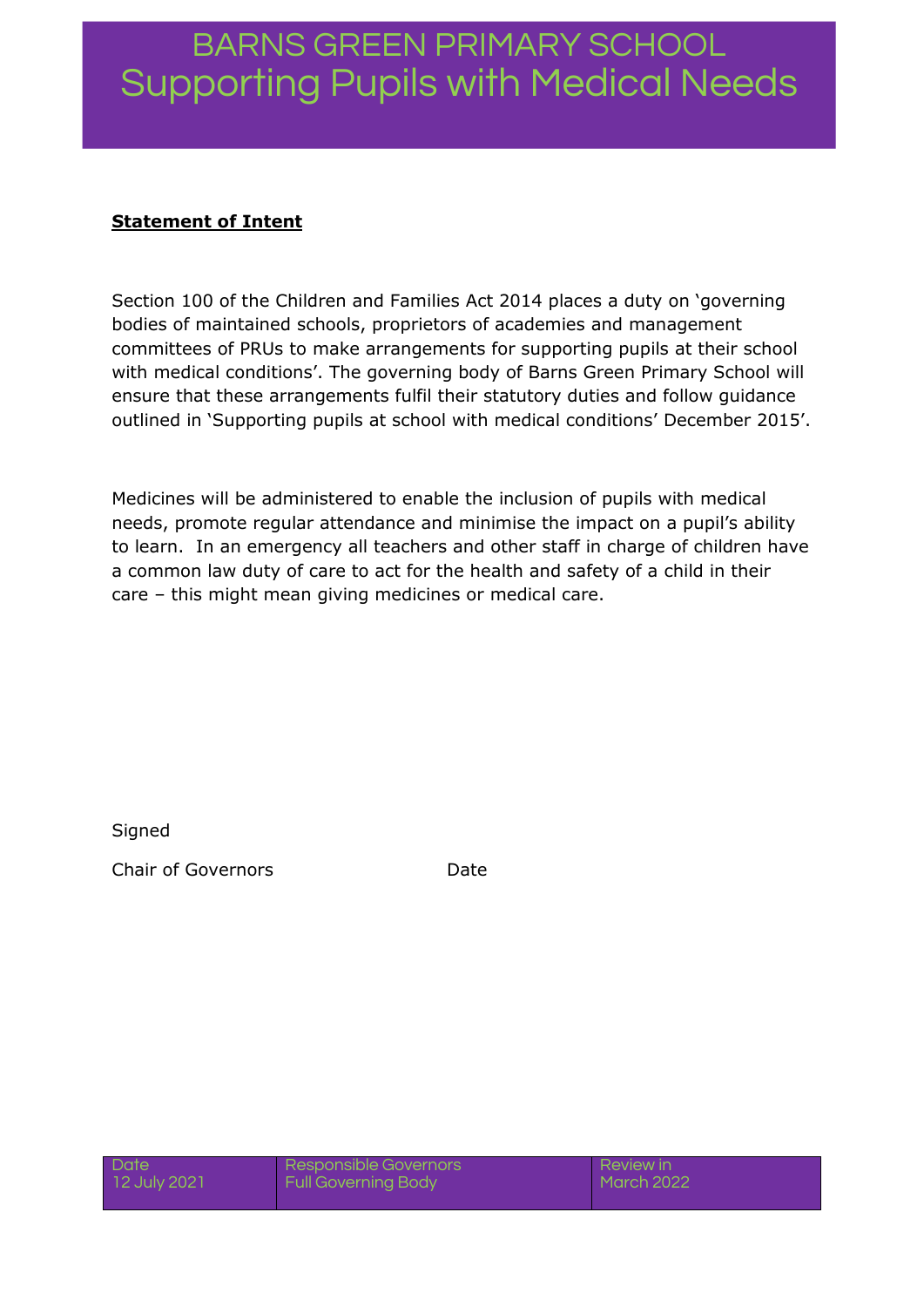## **Organisation**

The governing body will develop policies and procedures to ensure the medical needs of pupils at Barns Green Primary School are managed appropriately. They will be supported with the implementation of these arrangements by the Head teacher and school staff.

The Lead for Managing Medicines at Barns Green Primary School is Rachel Coxon or in their absence Angela Cooper (postponed training to be completed November 2021). In their duties staff will be guided by their training, this policy and related procedures.

### **Implementation monitoring and review**

All staff, governors, parents/carers and members of the Barns Green Primary School community will be made aware of and have access to this policy. This policy will be reviewed biennially and its implementation reviewed and as part of the Head teacher's annual report to Governors.

#### **Insurance**

Staff who follow the procedures outlined in this policy and who undertake tasks detailed in the RMP Medical Malpractice Treatment Table are covered under WSCC insurance policies. The medical audit is available to view on West Sussex Services for Schools under 'guide to insurance for schools'.

Claims received in respect of medical procedures not covered by the insurers will be considered under the Council's insurance fund.

### **Admissions**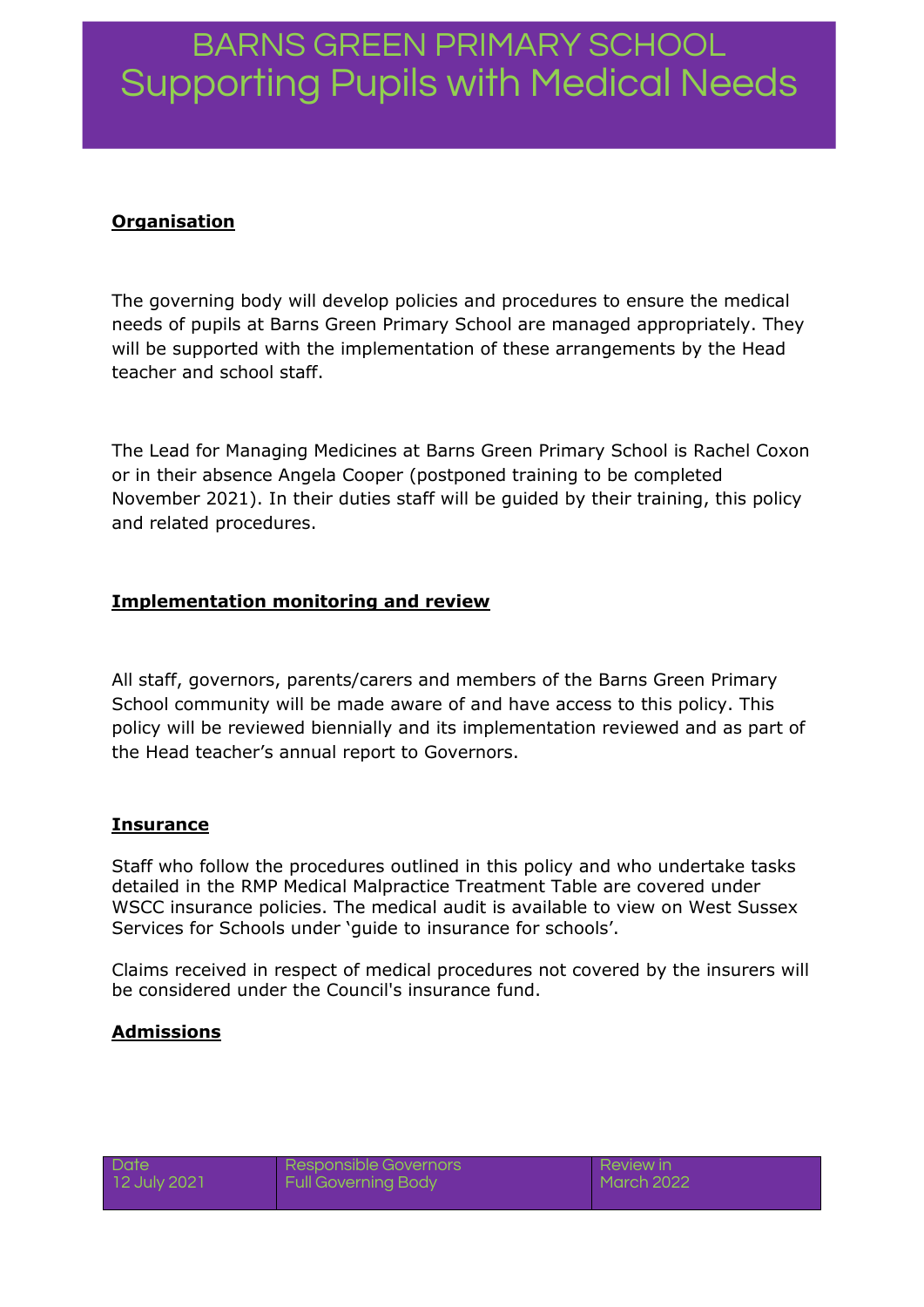When the school is notified of the admission of any pupil the Lead for Managing Medicines will seek parental consent to administer short term-ad-hoc nonprescriptions medication using 'Template B: Parent/guardian consent to administer short-term non-prescribed 'ad-hoc' medicines'. An assessment of the pupil's medical needs will be completed this might include the development of an Individual Health Care Plans (IHP) or Education Health Care Plans (EHC) and require additional staff training. The school will endeavour to put arrangements in place to support that pupil as quickly as possible. However the school may decide (based on risk assessment) to delay the admission of a pupil until sufficient arrangements can be put in place.

## **Pupils with medical needs**

The school will follow Government guidance and develop an IHP or EHC for pupils who:

- Have long term, complex or fluctuating conditions these will be detailed using Template 1 (Appendix 1)
- Require medication in emergency situations these will be detailed using Template 2 for mild asthmatics and Templates 3, 4, 5 and 6 for anaphylaxis (Appendix 1).

Parents/guardians should provide the Head teacher with sufficient information about their child's medical condition and treatment or special care needed at school. Arrangements can then be made, between the parents/guardians, Head teacher, school nurse and other relevant health professionals to ensure that the pupil's medical needs are managed well during their time in school. Healthcare plans will be reviewed by the school annually or earlier if there is a change in a pupil's medical condition.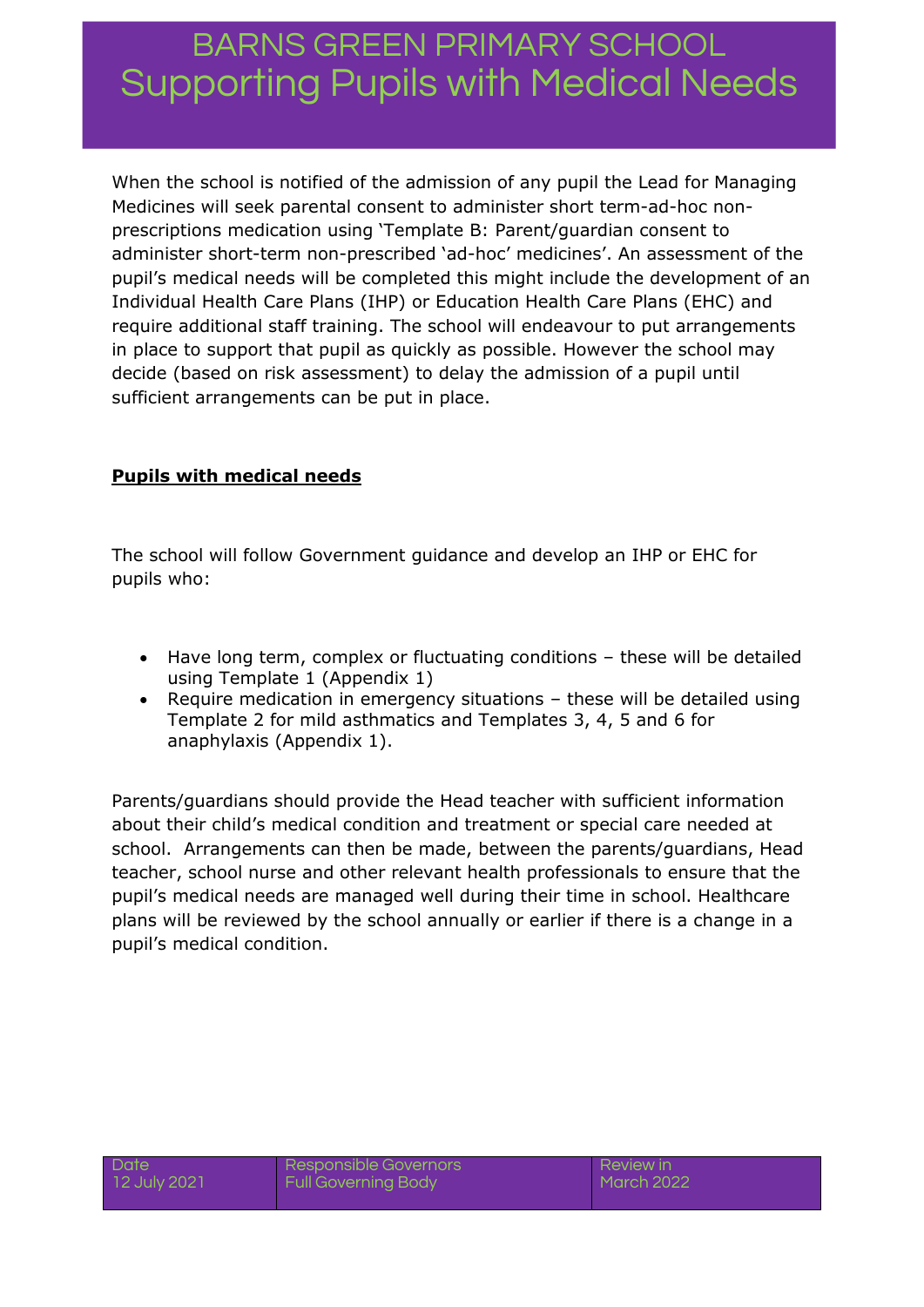### **All prescribed and non-prescribed medication**

On no account should a child come to school with medicine if he/she is unwell. Parents may call into the school and administer medicine to their child, or they may request that a member of school staff administers the medicine. If a pupil refuses their medication, they should not be forced, the school will contact the parent/guardian and if necessary the emergency services. Pupils should not bring any medication to school for self-administration.

The school will keep a small stock of paracetamol and antihistamine, for administration with parental consent (template B or gained at the time of administration) for symptoms that arise during the school day. All other medication must be supplied by the parent/guardian in the original pharmacist's container clearly labelled and include details of possible side effects e.g. manufacturer's instructions and/or patient information leaflet (PIL). Medicines must be delivered to the school office with the appropriate consent form Template C and/or C1 (Appendix 2). The school will inform the parent/guardian of the time and dose of any medication administered at the end of each day by email/telephone call/face to face.

### **Confidentiality**

As required by the General Data Protection Act 2018, school staff should treat medical information confidentially. Staff will consult with the parent, or the pupil if appropriate, as to who else should have access to records and other information about the pupil's medical needs and this should be recorded on the IHP or EHC. It is expected that staff with contact to a pupil with medical needs will as a minimum be informed of the pupil's condition and know how to respond in a medical emergency.

### **Consent to administer medication**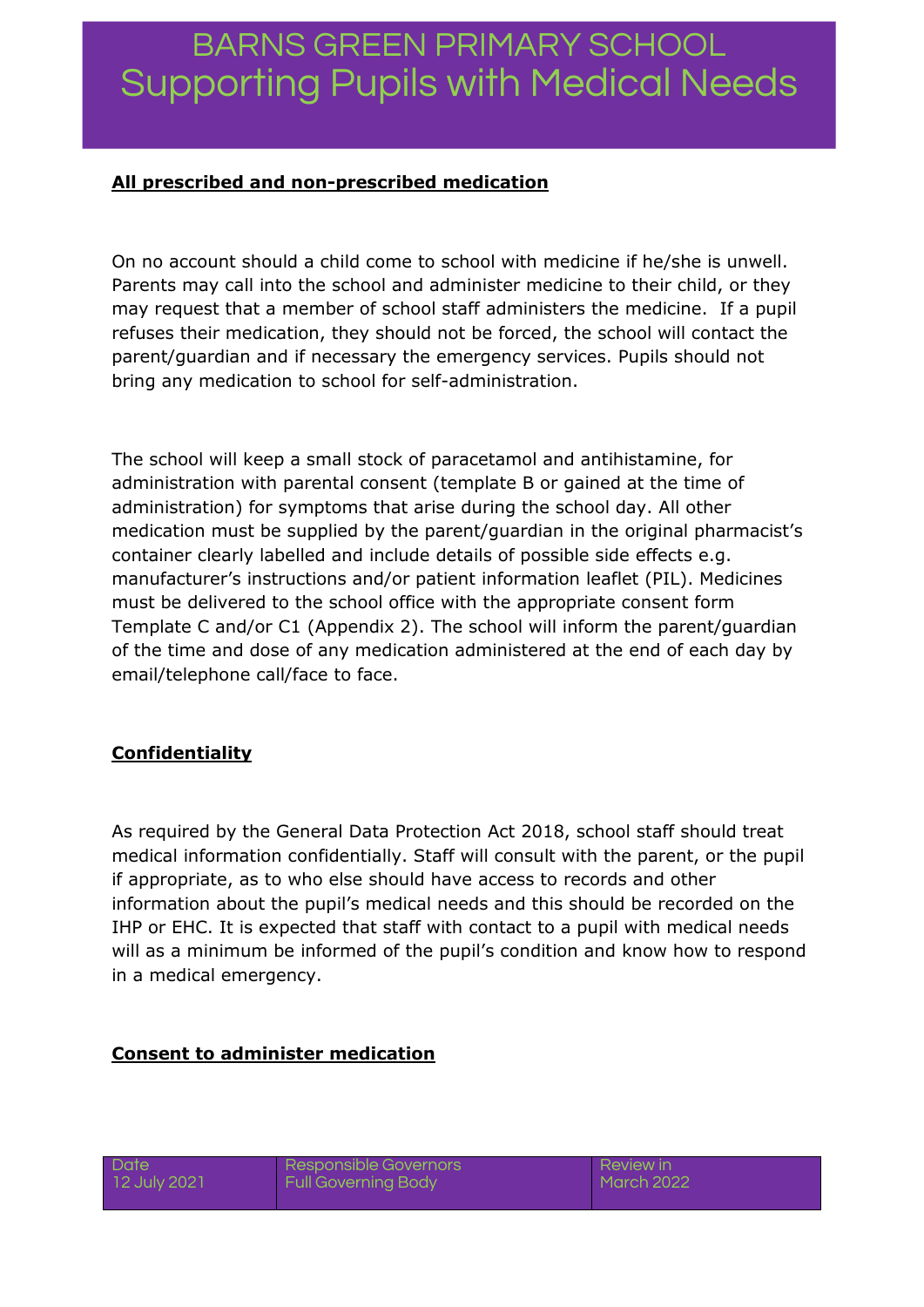Parental/guardian consent to administer medication will be required as follows:

- **Short term ad-hoc non-prescribed medication** The school will request parent/guardian consent to administer ad-hoc non-prescription by either using Template B (Appendix 2) when the pupil joins the school OR by contacting the parent/guardian to gain consent at the time of administration (conversations will be recorded). The school will send annual reminders requesting parents/guardians to inform the school if there are changes to consent gained when the pupils joined the school. If the school is not informed of any changes by the parent/guardian it will be assumed that consent remains current.
- **Prescribed and non**-**prescribed medication** each request to administer medication must be accompanied by 'Parental consent to administer medication form (Appendix 2 Template C and/or C1) or if applicable on the IHP)

### **Prescription Medicines**

Medicine should only be brought to school when it is essential to administer it during the school day. In the vast majority of cases, doses of medicine can be arranged around the school day thus avoiding the need for medicine in school. Antibiotics for example are usually taken three times a day, so can be given with breakfast, on getting home from school and then at bedtime. Administration will be recorded using Template D or E and the parent/guardian informed. Parents/guardians are expected to remove any remaining medicine from school once the prescribed course has been completed.

### **Non-prescription Medicines**

Under exceptional circumstances where it is deemed that their administration is required to allow the pupil to remain in school the school will administer nonprescription medicines. The school will not administer alternative treatments i.e. homeopathic or herbal potions, pills or tinctures or nutrition supplements unless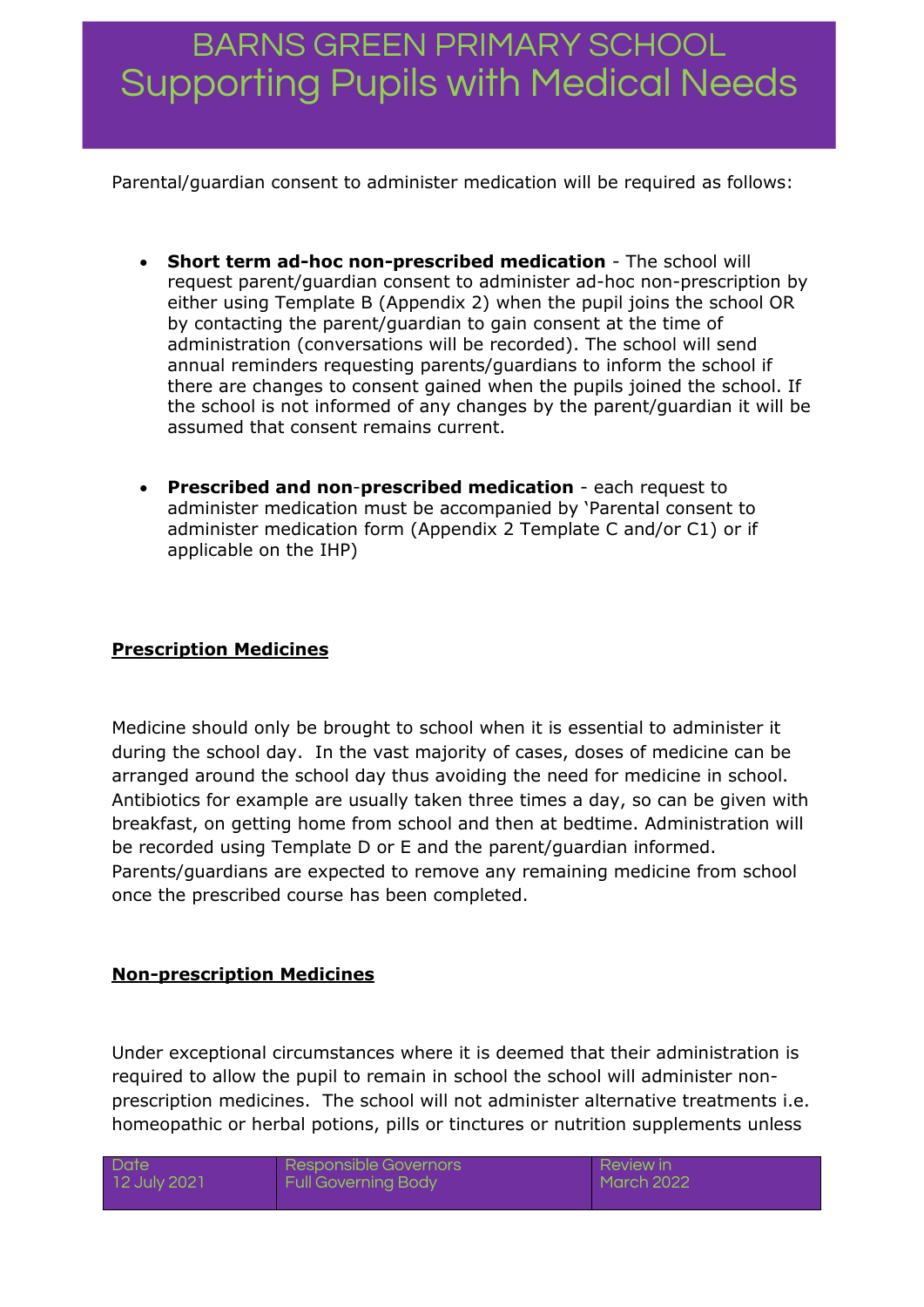prescribed or recommended by a Doctor and detailed on an IHP or EHC as part of a wider treatment protocol. As recommended by the Government in 'Supporting Pupils at School with Medical Conditions December 2015' the school will also not administer aspirin unless prescribed. The storage and administration for non-prescription medication will be treated as prescription medicines.

If the relevant symptoms develop during the school day as detailed under the paragraph below 'short term ad-hoc non-prescribed medication' the school will administer the following non-prescription medications:

- paracetamol (to pupils of all ages)
- antihistamine

All other non-prescription medications will only be administered by staff, providing:

- The parent/guardian confirms daily the time the medication was last administered and this is recorded on Template C1 (Appendix 2);
- medication is licensed as suitable for the pupil's age;
- medication is suitable for the pupil i.e. if a child is asthmatic the medication is suitable for that condition;
- administration is required more than 3 to 4 times per day;
- medication is supplied by the parent or guardian in the original packaging with the manufacturer's instructions and/or (PIL);
- and accompanied by parental/quardian consent Template C and C1 (Appendix 2) and confirmation the medication has been administered previously without adverse effect;

The school will NOT administer non-prescription medication:

- as a preventative, i.e. in case the pupil develops symptoms during the school day;
- if the pupil is taking other prescribed or non-prescribed medication, i.e. only one non-prescription medication will be administered at a time;
- for more than 48 hours parents will be advised if symptoms persist to contact their Doctor; any requirement for the administration of nonprescription medication for more than 48 hours must be accompanied by a note from the pupils General Practitioner (GP)confirming dose and length of administration. Any request to administer non-prescription medication for more than 48 hours must be approved by the School Nursing Service and a record kept.

|  | Date |              |
|--|------|--------------|
|  |      | 12 July 2021 |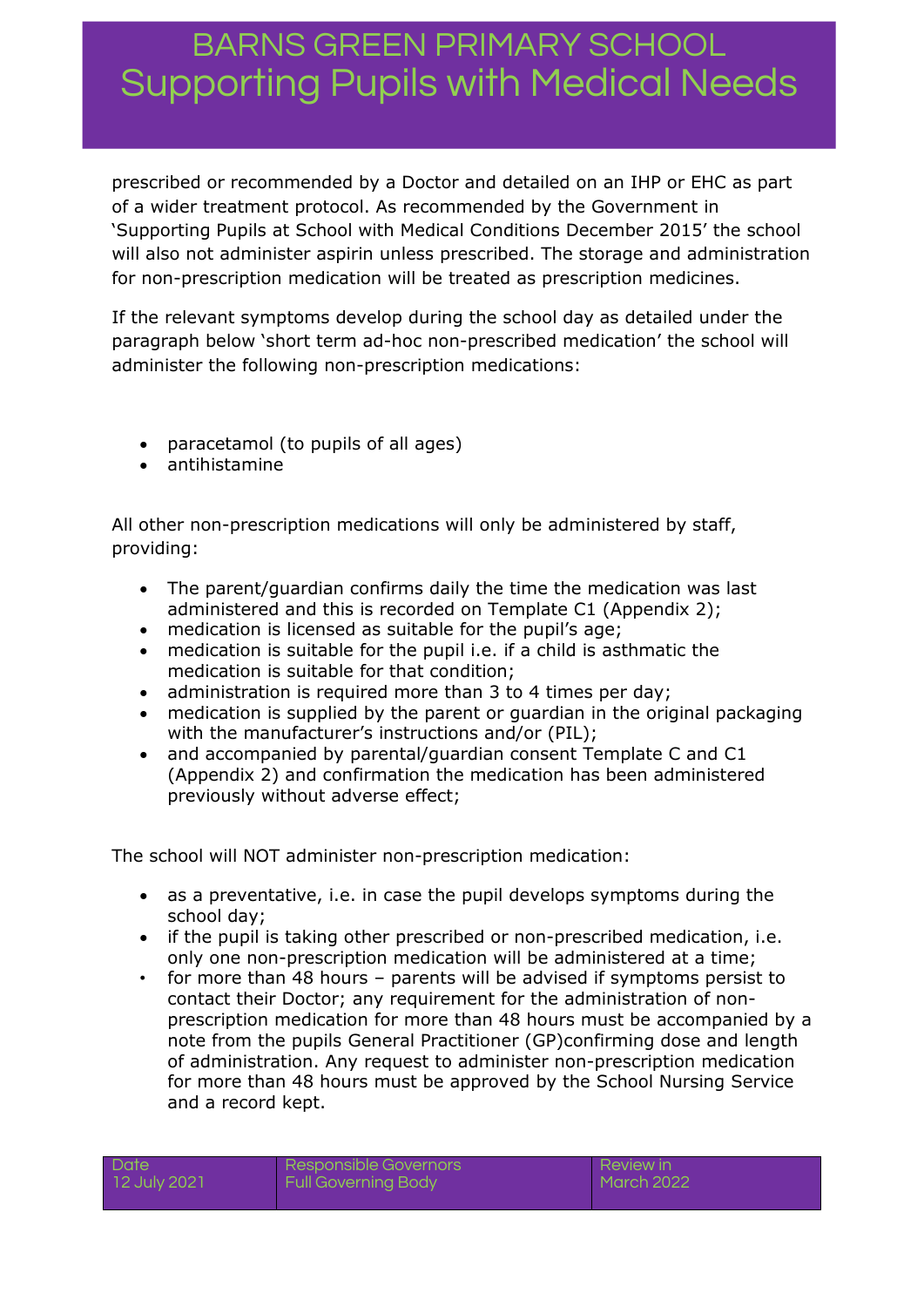- A request to administer the same or a different non-prescription medication that is for the same/initial condition will not be repeated for 2 weeks after the initial episode; and not for more than 2 episodes per term - it will be assumed that the prolonged expression of symptoms requires medical intervention, and parents/guardians will be advised to contact their Doctor.
- Medication that is sucked i.e. coughs sweets or lozenges, will not be administered by the school.
- If parents/guardians have forgotten to administer non-prescription medication that is required before school – requests to administer will be at the discretion of the school and considered on an individual basis.

## **Short term ad-hoc non-prescribed medication**

A small stock of standard paracetamol and antihistamine will be kept by the school for administration if symptoms develop during the school day.

ONLY the following will be administered following the necessary procedures:

- For relief from pain
	- $\circ$  Standard Paracetamol will be administered in liquid or tablet form for the relief of pain i.e. period pain, migraine.
- For mild allergic reaction anti-histamine (see Anaphylaxis)
- For travel sickness medication will be administered if required before educational visits and must be age appropriate and supplied by the parent/guardian in its original packaging with the PIL if available.

Only 1 dose of any of the above medications suitable to the age of the pupil will be administered during the school day.

### **Pain relief protocol for the administration of paracetamol and ibuprofen**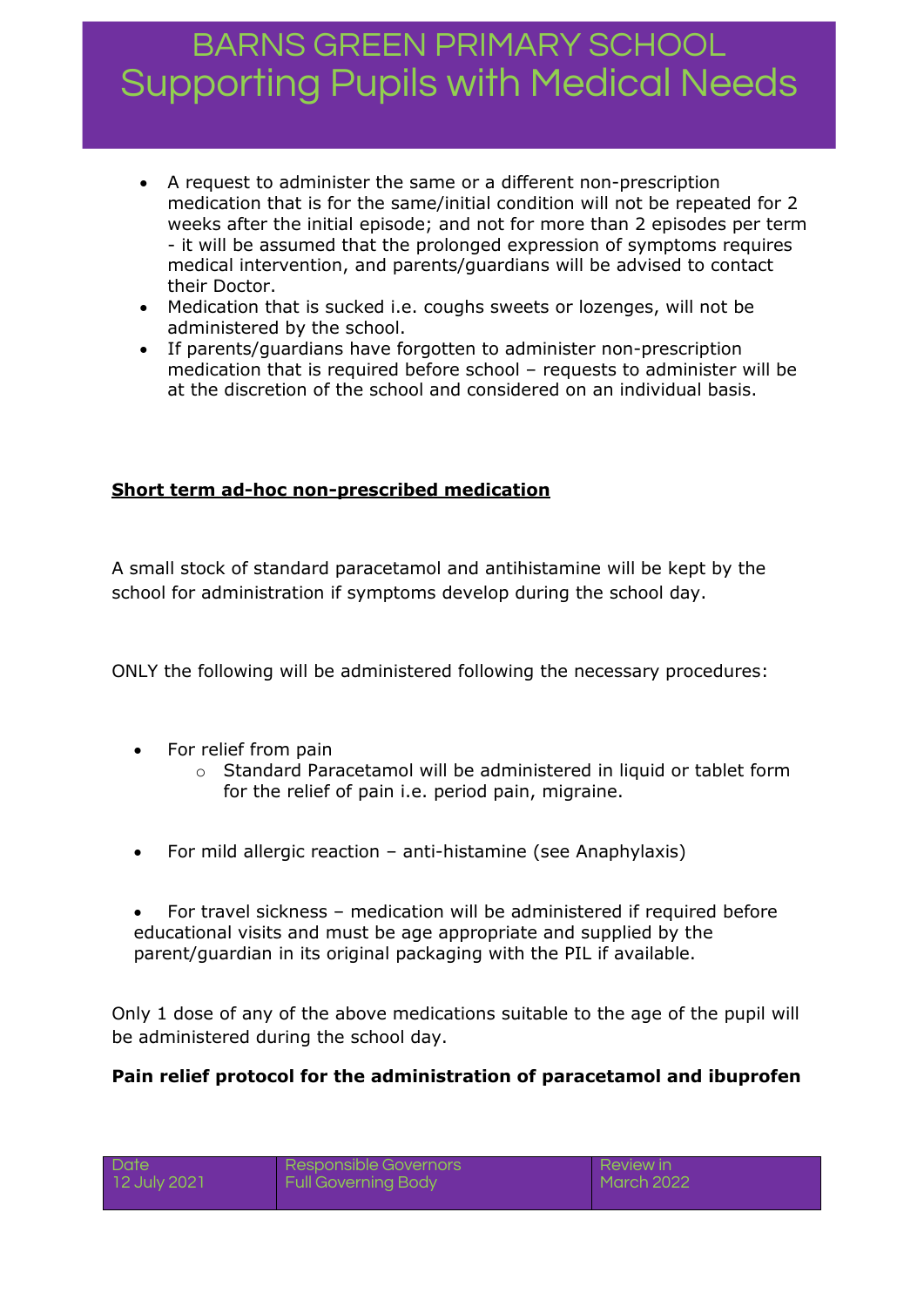If a request for non-prescribed pain relief is made by a pupil or carer/staff (advocate for a non-verbal/non-communicating pupil) before 1pm:

- The school will contact the parent/guardian and confirm that a dose of pain relief (Paracetamol) was NOT administered before school, parents/guardians and if appropriate the pupil will also be asked if they have taken any other medication containing pain relief medication i.e. decongestants e.g. Sudafed, cold and flu remedies e.g. Lemsip and medication for cramps e.g. Feminax etc. and these conversations will be recorded. If a dose of pain relief has not been administered in the past 4 hours the school will with parental consent administer 1 dose.
- If the school cannot contact the parent/guardian and therefore cannot confirm if pain relief (Paracetamol) was administered before school then the school will refuse to administer pain relief.

If a dose of pain relief has been administered before school:

 PARACETAMOL - The school will not administer paracetamol until 4 hours have elapsed since the last dose (assume 9am) no more than 4 doses can be administered in 24 hours.

If a request for pain relief is made after 1pm:

 The school will assume the recommended time between doses has elapsed and will with parental consent, administer 1 standard of dose of Paracetamol without any need to confirm with the parent/guardian if a dose was administered before school, but if appropriate the pupil will still be asked if they have taken any other medication containing pain relief medication and this conversation will be recorded.

The school will inform the parent/guardian if pain relief has been administered this will include the type of pain relief and time of administration.

### **Asthma**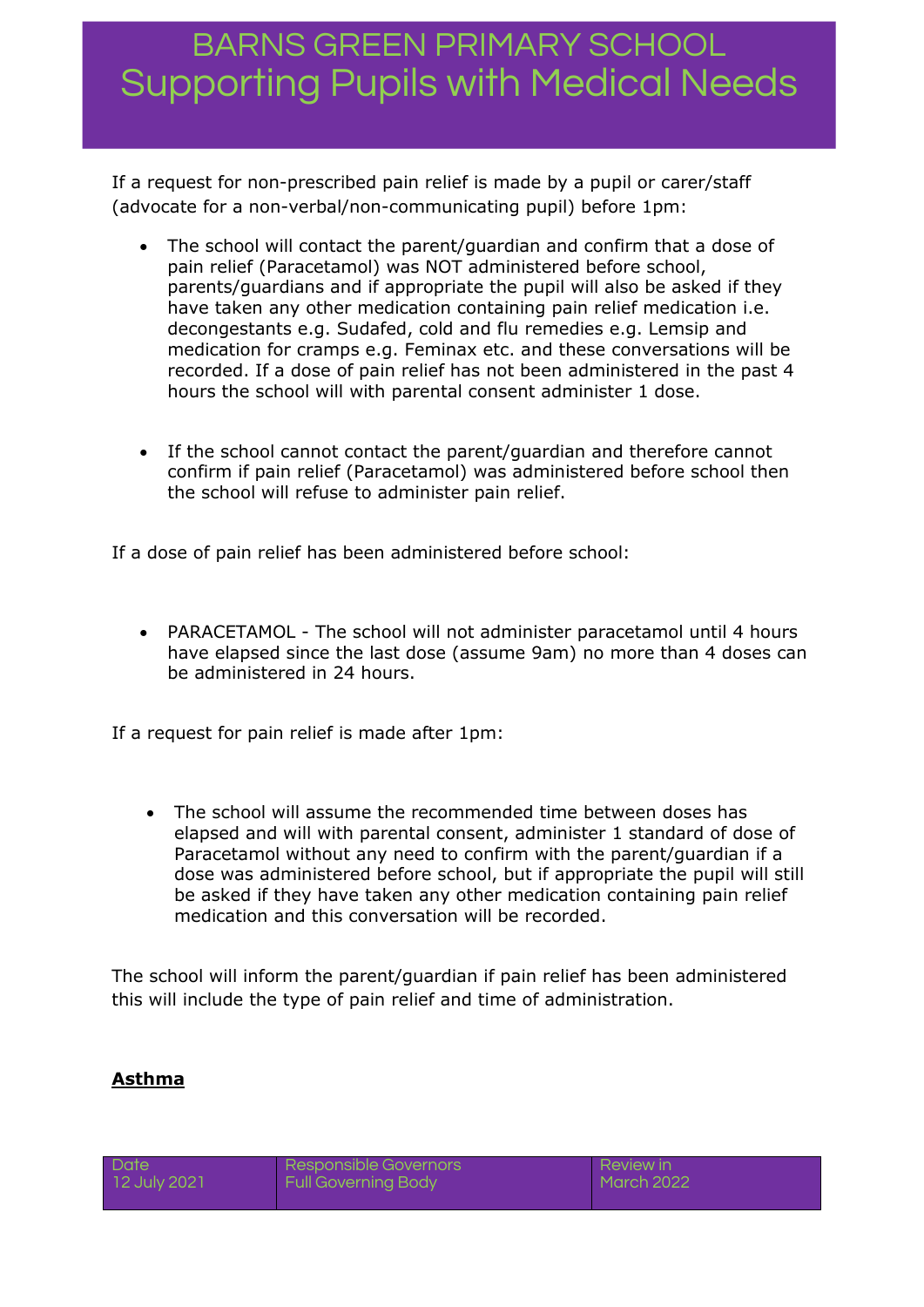The school recognises that pupils with asthma need access to relief medication at all times. The school will manage asthma in school as outlined in the Asthma Toolkit. Pupils with asthma will be required to have an emergency inhaler and a spacer (if prescribed) in school. The school may ask the pupils parent or guardian to provide a second inhaler. Parents are responsible for this medication being in date and the school will communicate with the parents if new medication is required and a record of these communications will be kept. The school inhaler will only be used in an emergency and will always be used with a spacer as outlined in the Asthma Toolkit. The school will develop IHP's for those pupils with severe asthma, and complete the Individual Protocol for pupils with mild asthma.

### **Anaphylaxis**

Every effort will be made by the school to identify and reduce the potential hazards/ triggers that can cause an allergic reaction to pupils diagnosed with anaphylaxis within the school population. The school complies with the School Nursing Service recommend that all staff are trained in the administration of auto injectors and that training is renewed annually.

In accordance with the Medicines and Healthcare Products Regulatory Agency (MHRA) advice the school will ask parent/ guardian(s) to provide 2 auto-injectors for school use. Parents are responsible for this medication being in date and the school will communicate with the parents if new medication is required and a record of these communications will be kept.

### **Mild Allergic Reaction**

Non-prescription antihistamine will with parental consent be administered for symptoms of mild allergic reaction (i.e. itchy eyes or skin, rash or/and redness of the skin or eyes), the pupil must be monitored for signs of

| Date |              |
|------|--------------|
|      | 12 July 2021 |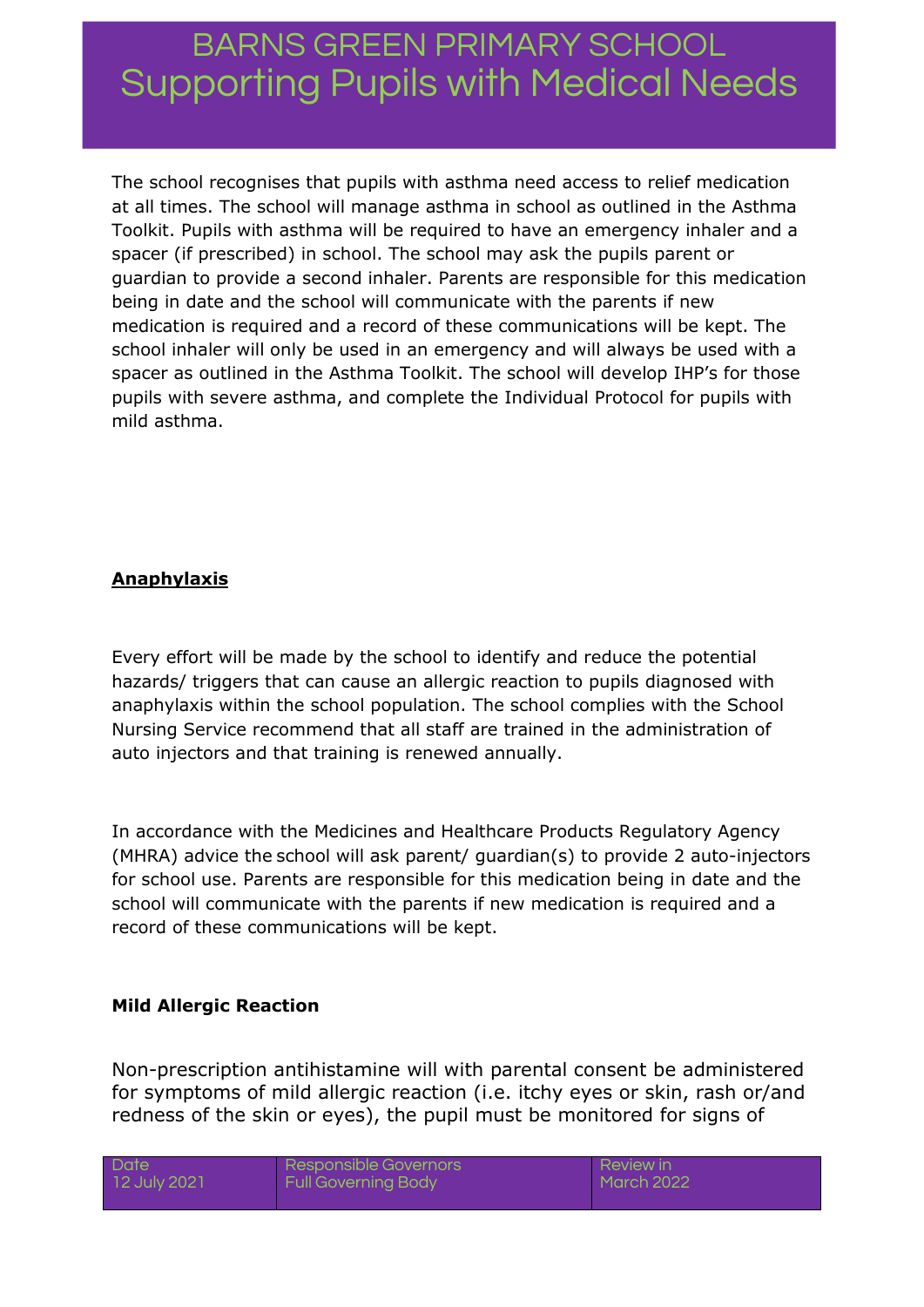further allergic reaction. If antihistamine is not part of an initial treatment plan, anaphylaxis medication will be administered following the guidance for short term ad-hoc non-prescribed medication.

Some antihistamine medication can cause drowsiness and therefore the school will consider if it is necessary for pupils to avoid any contact hazardous equipment after administration of the medication i.e. P.E. Science, Design and Technology.

#### **Hay fever**

Parent(s)/guardian(s) will be expected to administer a dose of antihistamine to their child before school for the treatment of hay fever. The school will only administer antihistamine for symptoms of allergic reaction and not as a precautionary measure.

#### **Severe Allergic Reaction**

Where a GP/Consultant has recommended or prescribed antihistamine as an initial treatment for symptoms of allergic reaction this will be detailed on the pupils IHP. The school will administer 1 standard dose of antihistamine (appropriate to age and weight of the pupil) and it is very important that symptoms are monitored for signs of further allergic reaction. During this time pupils must NEVER be left alone and should be observed at all times.

#### *If symptoms develop or there are any signs of anaphylaxis or if there is any doubt regarding symptoms then if the pupil has been prescribed an adrenaline auto injector it will be administered without delay an ambulance called and the parents informed.*

#### **Medical Emergencies**

In a medical emergency, first aid is given, an ambulance is called and parents/carers are notified. Should an emergency situation occur to a pupil who has an IHP or EHC, the emergency procedures detailed in the plan are followed,

| Date |              |
|------|--------------|
|      | 12 July 2021 |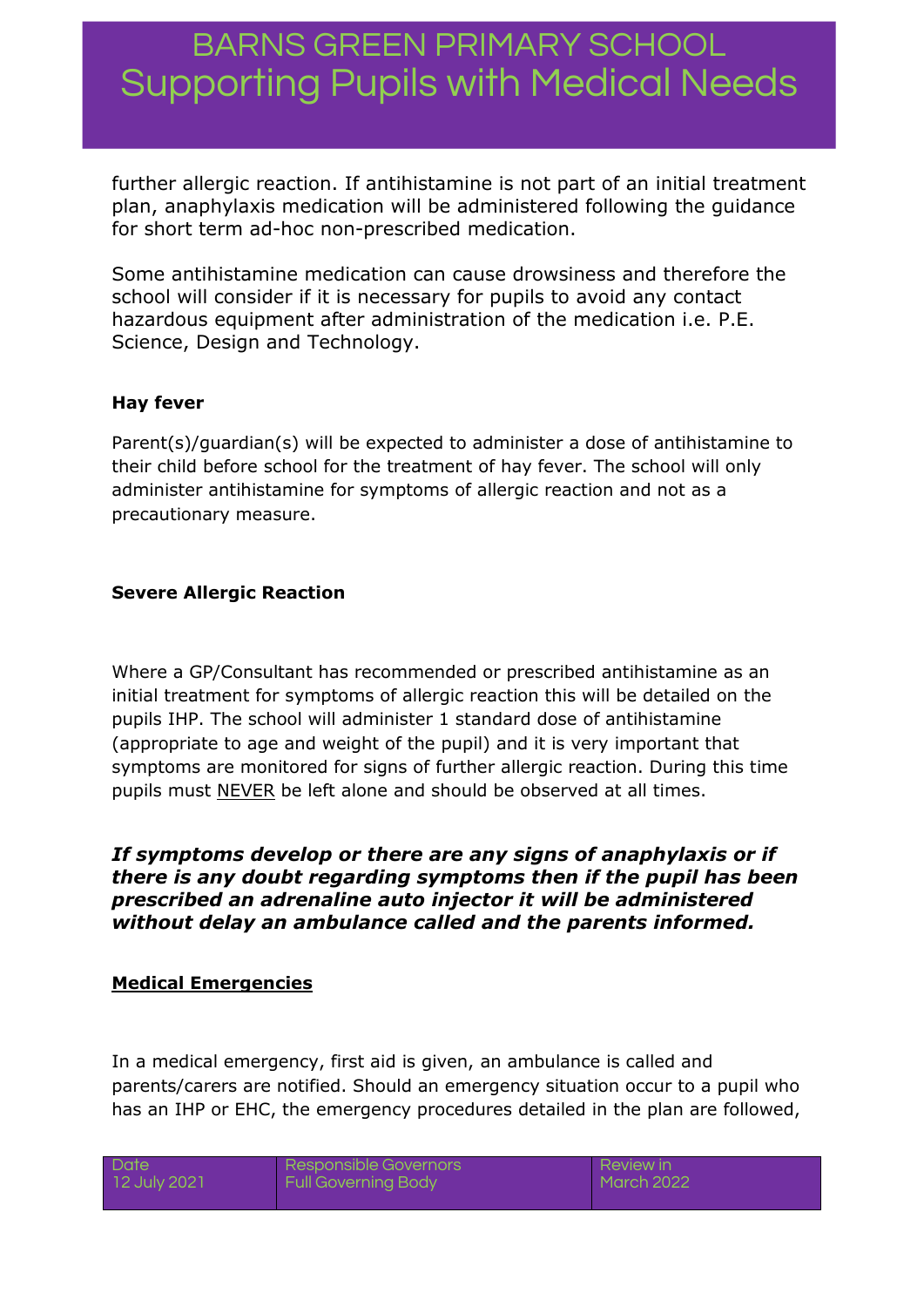and a copy of the IHP or EHC is given to the ambulance crew. If applicable the pupil's emergency medication will be administered by trained school staff, if the pupils medication isn't available staff will administer the schools emergency medication with prior parental consent.

In accordance with amendments made to the Human Medicines Regulations 2012 from October 2014 a sufficient number of salbutamol inhaler(s) spacer(s) will be held by the school to cover emergency use. Parents are expected to provide 2 in date auto-injectors for administration to their child, if the school does not hold 2 in date auto-injectors for each pupil then a suitable number of auto-injectors will be purchased for use by the school in an emergency.

Parental consent to administer the 'school inhaler and/or auto-injector' will be gained when the pupil joins the school using Template 2 for asthmatics and Templates 3, 4, 5 and 6 for anaphylaxis (Appendix 1).The school will hold a register of the pupils diagnosed with asthma and/or anaphylaxis, and if parental consent has been given to administer the school medication. The school will be responsible for ensuring the school medication remains in date.

Instructions for calling an ambulance are displayed prominently by the telephone in the main office, community room and double doors onto playground. (Appendix 2 Template G)

### **Controlled Drugs**

The school does not deem a pupil prescribed a controlled drug (as defined by the Misuse of Drugs Act 1971) as competent to carry the medication themselves whilst in school. Controlled drugs will be stored securely in a non-portable locked medicines cabinet in a locked room and only named staff will have access. Controlled drugs for emergency use e.g. midazolam will not be locked away and will be easily accessible. The administration of a controlled drug will be witnessed by a second member of staff and records kept. In addition to the records required for the administration of any medication, a record will be kept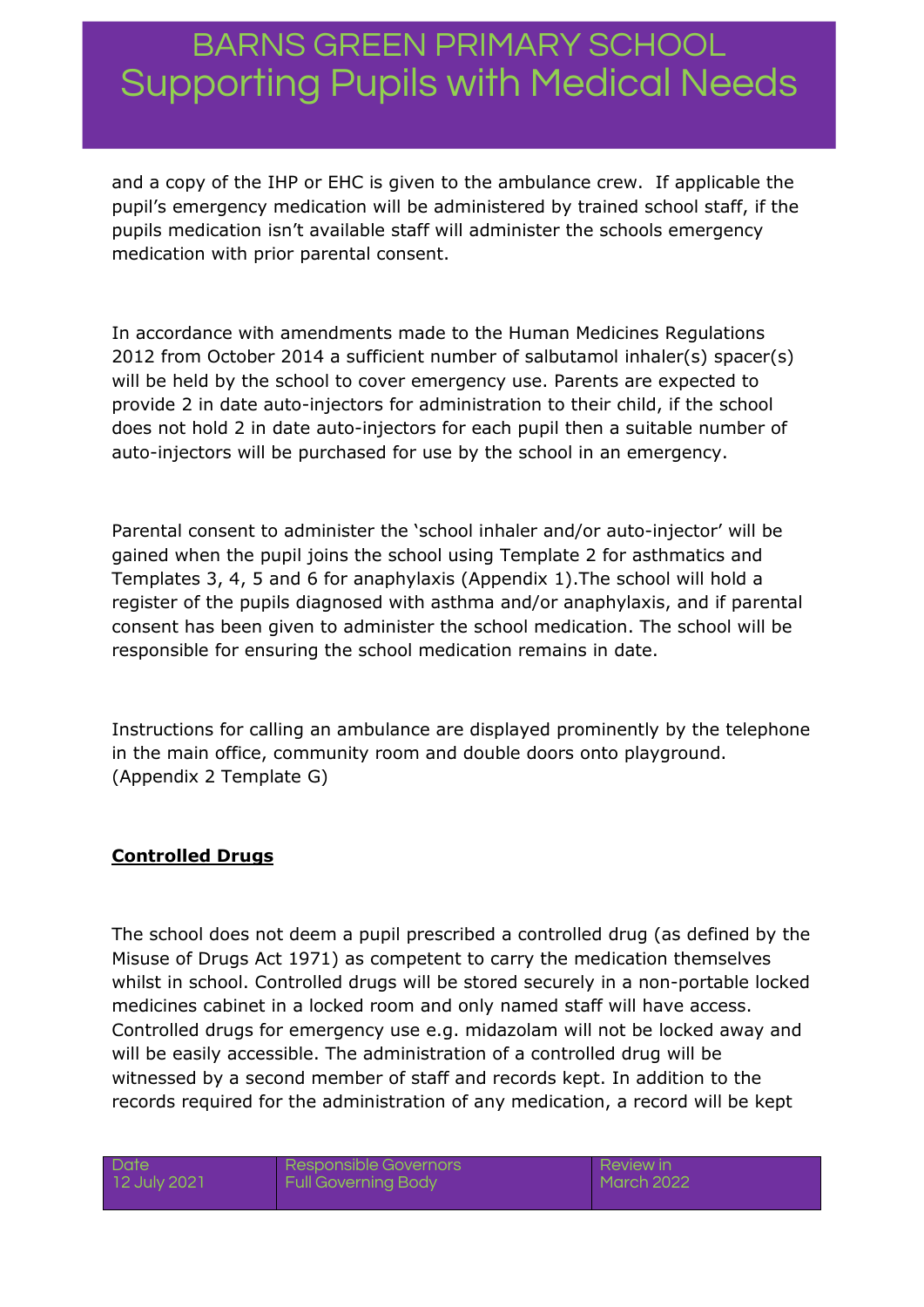of any doses used and the amount of controlled drug stock held in school. (Appendix 2 Templates D and E)

## **Pupils taking their own medication**

For certain long-term medical conditions, it is important for children to learn how to self-administer their medication. Appropriate arrangements for medication should be agreed and documented in the pupil's IHP or EHC and parents should complete the self-administration section of 'Parental consent to administer medication' form (Template C Appendix 1).

## **Storage and Access to Medicines**

All medicines apart from emergency medicines (inhalers, adrenaline auto injector, midazolam etc.) will be kept securely (where access by pupils is restricted). Medicines are always stored in the original pharmacist's container. Pupils are told where their medication is stored and staff will be fully briefed on the procedures for obtaining their medication.

Emergency medicines such as inhalers, adrenaline auto injectors and midazolam must not be locked away. If appropriate certain emergency medication can be held by the pupil, or kept in a clearly identified container in his/her classroom. The school will make an assessment as to the competency of each individual pupil to carry their own medication. Parents will be asked to supply a second adrenaline auto injector and/or asthma inhaler for each child and they will be kept in the school office. Staff must ensure that emergency medication is readily available at all times i.e. during outside P.E. lessons, educational visits and in the event of an unforeseen emergency like a fire.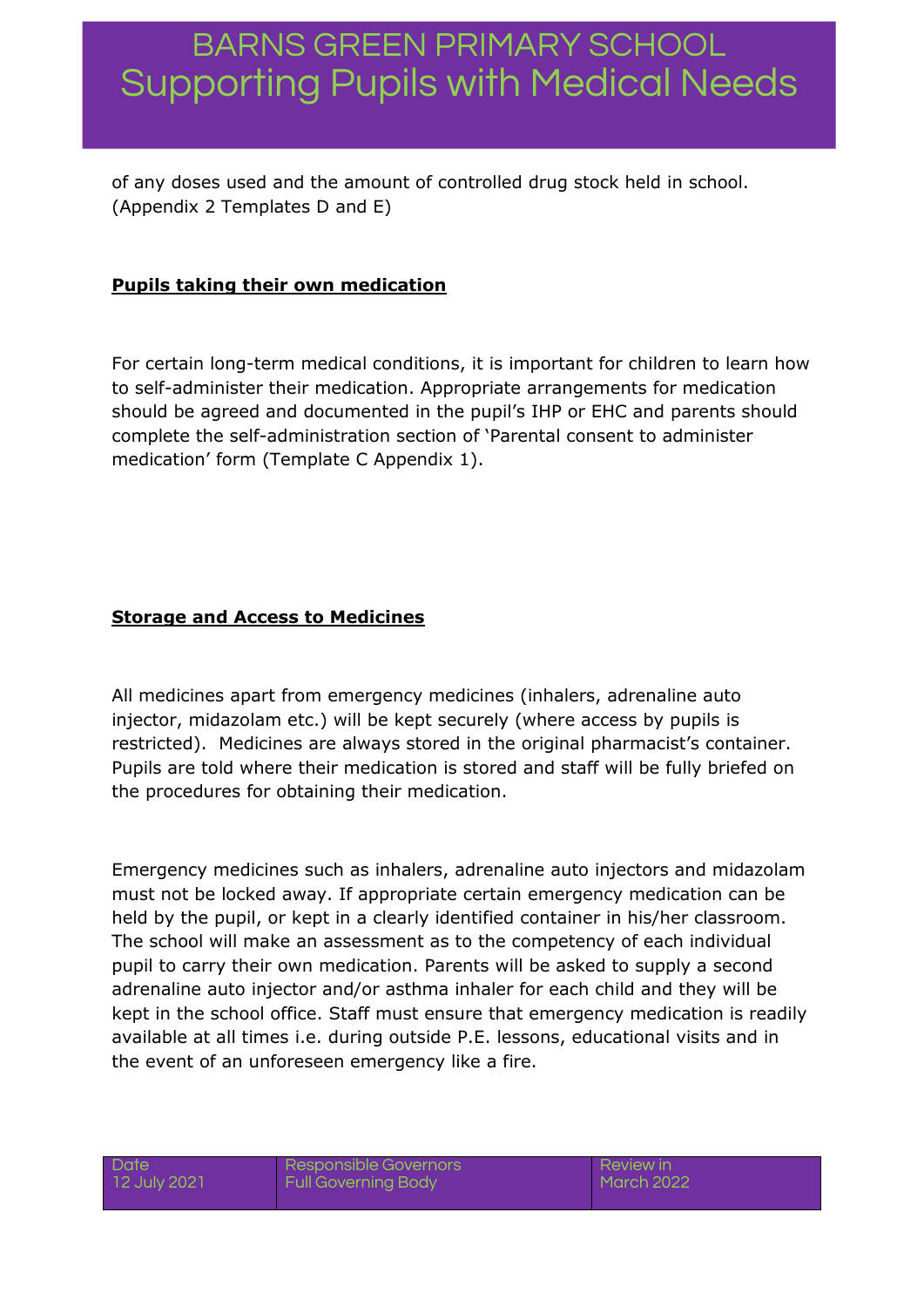Medicines that require refrigeration are kept in the staff room fridge to which pupil access is restricted, and will be clearly labelled in an airtight container. There are specific arrangements in place for the storage of controlled drugs see page 7.

### **Waste medication**

Where possible staff should take care to prepare medication correctly. If too much medication is drawn into a syringe the remainder (amount above the required dose) should be returned to the bottle before administration. If only a half tablet is administered the remainder should be returned to the bottle or packaging for future administration.

If a course of medication has been completed or medication is date expired it will be returned to the parent/guardian for disposal.

## **Spillages**

A spill must be dealt with as quickly as possible and staff are obliged to take responsibility/follow the guidelines. Spillages will be cleared up following the schools procedures and considering the control of infection. Any spilled medication will be deemed unsuitable for administration and if necessary parents will be asked to provide additional medication.

The school has additional procedures in place for the management of bodily fluids which are detailed in the Bodily Fluids risk assessment.

### **Record Keeping – administration of medicines**

For legal reasons records of all medicines administered are kept at the school until the pupil reaches the age of 24. This includes medicines administered by staff during all educational or residential visits. The pupil's parent/ guardian will also be informed if their child has been unwell during the school day and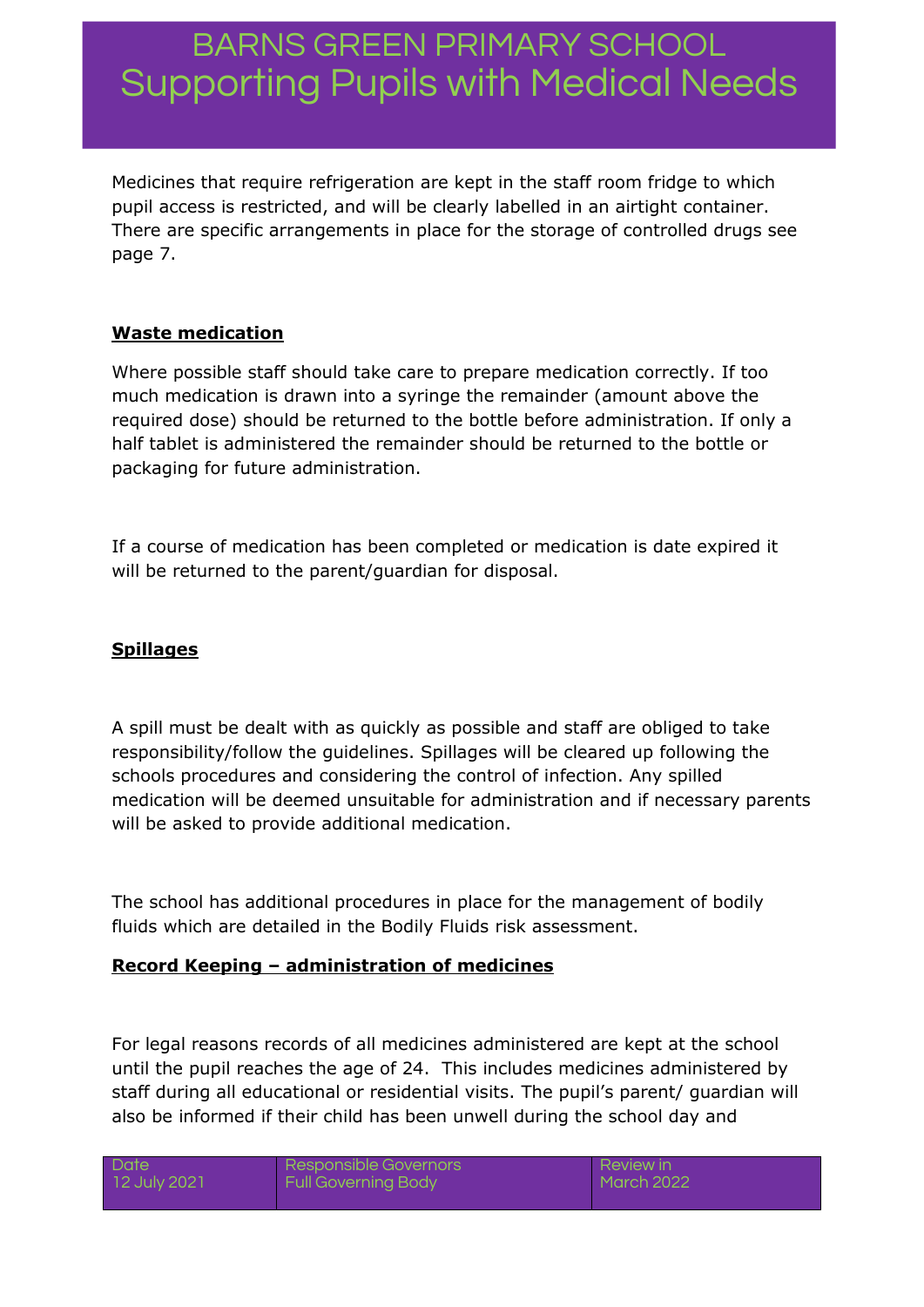medication has been administered. For record sheets see Appendix 2 Template D and E.

### **Recording Errors and Incidents**

If for whatever reason there is a mistake made in the administration of medication and the pupil is:

- Given the wrong medication
- Given the wrong dose
- Given medication at the wrong time (insufficient intervals between doses)
- Given medication that is out of date
- Or the wrong pupil is given medication

Incidents must be reported to the Schools Senior Management Team who will immediately inform the pupil's parent/guardian. Details of the incident will be recorded locally as part of the schools local arrangements. Local records must include details of what happened, the date, who is responsible and any effect the mistake has caused. Senior Management will investigate the incident and change procedures to prevent reoccurrence if necessary. NB: Incidents that arise from medical conditions that are being well managed by the school do not need to be reported or recorded locally.

### **Staff Training**

The school will ensure a sufficient number of staff complete Managing Medicines in Schools training before they can administer medication to pupils. The school will also ensure that other staff who may occasionally need to administer a medicine are instructed and guided in the procedures adopted by the school by the person who has completed the Managing Medicines course. Staff given instruction by the Lead for Medicines MUST complete a competency test and achieve a score of 100% in order to administer medication.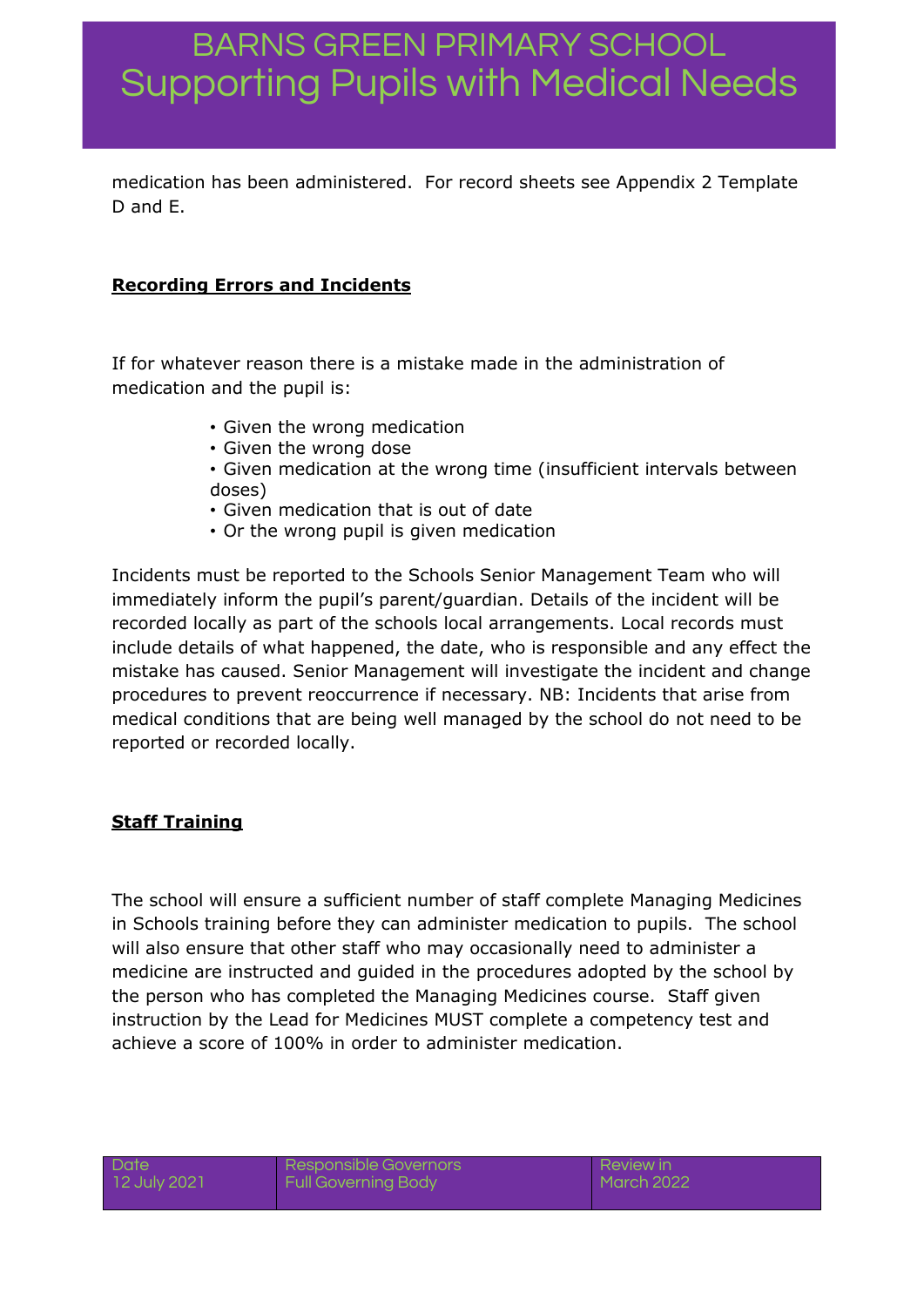Supply and locum staff will be given appropriate instruction and guidance in order to support the pupils with medical needs in their care. All school staff are trained annually to administer an auto-injector and asthma inhaler in an emergency.

A record of all training must be maintained to show the date of training for each member of staff and when repeat or refresher training is required.

The school will ensure that the staff who administer medicine for specific chronic conditions are trained to administer those specific medicines, for example, Diabetes (insulin) Epilepsy (midazolam). Training in the administration of these specific medicines is arranged via the school nurse.This will be covered by the child's IHP or EHC.

## **Transport to and from school**

If a medical emergency occurs whilst a pupil is being transported to school the emergency services will be called and the parents informed. With parental consent and following Data Protection Law the pupil's IHP or EHC will be given to those external companies and/or staff providing transportation to and from school, (Taxi, Mini Bus etc.) in order that the care plan can be passed to the ambulance crew in the event of an emergency.

### **Educational Visits (Off - site one day)**

Staff will administer prescription medicines to pupils when required during educational visits. Parents should ensure they complete a consent form (Appendix 2 Template C) and supply a sufficient amount of medication in its pharmacist's container. Non-prescription medicines as detailed in this policy can be administered by staff, pupils must not carry non-prescription medication for self-administration.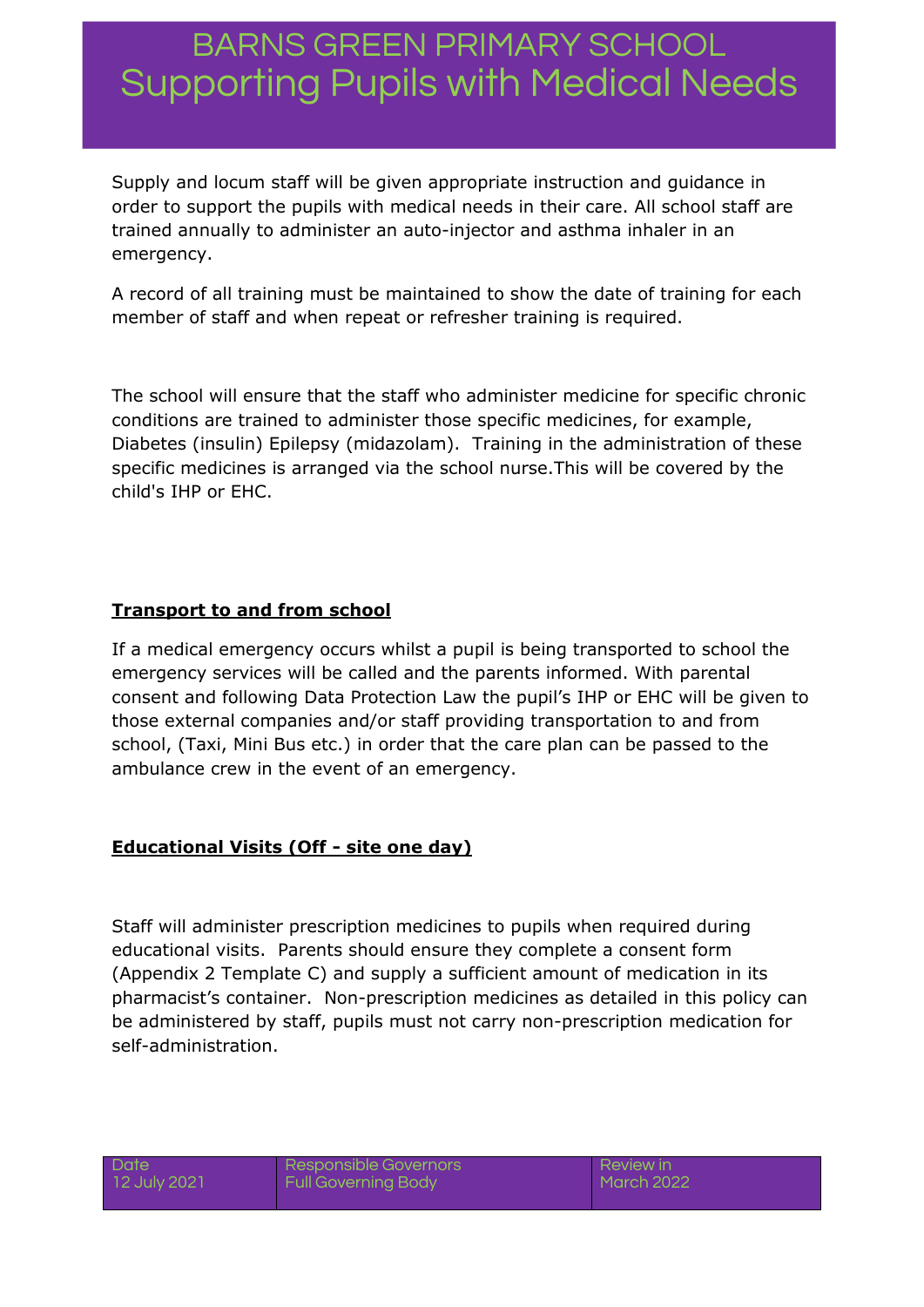All staff will be briefed about any emergency procedures needed with reference to pupils where needs are known and copies of care plans will be taken by the responsible person.

## **Residential Visits (overnight stays)**

The school acknowledges the common law 'duty of care' to act like any prudent parent. This extends to the administration of medicines and taking action in an emergency, according to the care plan.

Occasionally it may be necessary to administer non-prescription medicines as described in this policy i.e. antihistamine to pupils suffering from an allergic reaction or paracetamol for acute pain from things like headache, period pain, toothache etc. Parents must give written consent prior to the residential visit and sign to confirm that they have administered the medication without adverse effect.

The school will keep its own supply of the following non-prescription medication Calpol, Piriton for administration to pupils during a residential visit and parental consent will be required in order for the school to administer their supply (Appendix 2 Template C and C1). The medication will be stored and administration recorded as for prescription medicines. Pupils should not bring non-prescribed medication on the residential visit for self-administration.

### **Risk assessing medicines management on all off site visits**

Pupils with medical needs shall be included in visits as far as this is reasonably practicable. School staff will discuss any issues with parents and/or health professionals so that extra measures (if appropriate) can be put in place. A copy of the pupils IHP or EHP will be taken on the visit and detail arrangements relating to the management of their medication(s) during the visit should be included in the plan.

**Date** 12 July 2021 Responsible Governors Full Governing Body

Review in March 2022